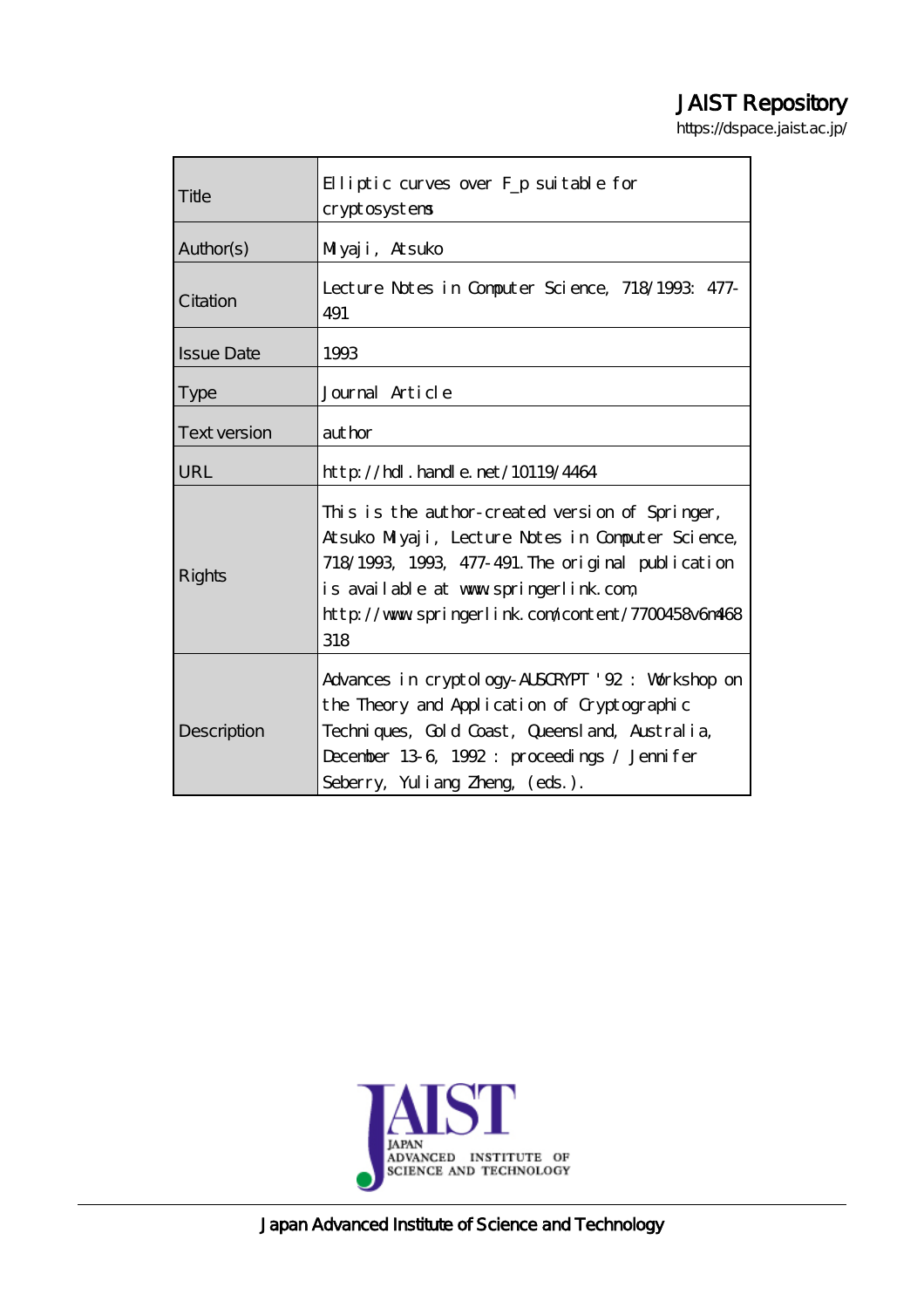## Elliptic Curves over  $F_p$ Suitable for Cryptosystems

Atsuko Miyaji

Matsushita Electric Industrial Co., LTD. 1006, KADOMA, KADOMA-SHI, OSAKA, 571 JAPAN

Abstract. Koblitz ([5]) and Miller ([6]) proposed a method by which the group of points on an elliptic curve over a finite field can be used for the public key cryptosystems instead of a finite field. To realize signature or identification schemes by a smart card, we need less data size stored in a smart card and less computation amount by it. In this paper, we show how to construct such elliptic curves while keeping security high.

#### $\mathbf 1$ Introduction

Public key cryptosystems based on the discrete logarithm problem on an elliptic curve (EDLP) can offer small key length cryptosystems. If an elliptic curve is chosen to avoid the Menezes-Okamoto-Vanstone reduction  $(9)$ , then the only known attacks on EDLP are the Pollard  $\rho$ -method ([11]) and the Pohlig-Hellman method ([10]). So up to the present, such elliptic curve cryptosystems on  $E/F_a$ are secure if  $\#E(F_q)$  is divisible by a prime only more than 30 digits ([3]).

If we use an elliptic curve  $E/F_q$  for digital signature or identification by a smart card  $([12])$ , data size and computation amount of signature generation should be as small as possible. We may publish only the x-coordinate  $x(P)$  of a public key P and one bit necessary to recover the y-coordinate  $y(P)$  of P since the public key of an elliptic curve point is 2 times as large as the definition field  $F_q$ . Then we can reduce the data size to one half. But it will cause the computation amount to recover  $y(P)$ .

In this paper, we investigate an elliptic curve suitable for cryptosystems, in the sense that it requires less data size and less computation, while maintaining the security. We also show the advantage of our elliptic curve in the case of the Schnorr's digital signature scheme on an elliptic curve.

This paper is organized as follows. Section 2 summarizes the addition formula of an elliptic curve  $(13)$ . Section 3 describes the Schnorr signature on an elliptic curve, and show the data size and the computation amount for two cases, the basic version and the reducing-data version. Section 4 discusses the elliptic curve which gives cryptosystems that reduce both of data sizes and the computation amount.

#### Addition formula of Elliptic curve  $\bf{2}$

Cryptosystems on an elliptic curve  $E/F_q$ , for example the Diffie-Hellman key distribution and ElGamal cryptosystems, require the computation of kP ( $P \in$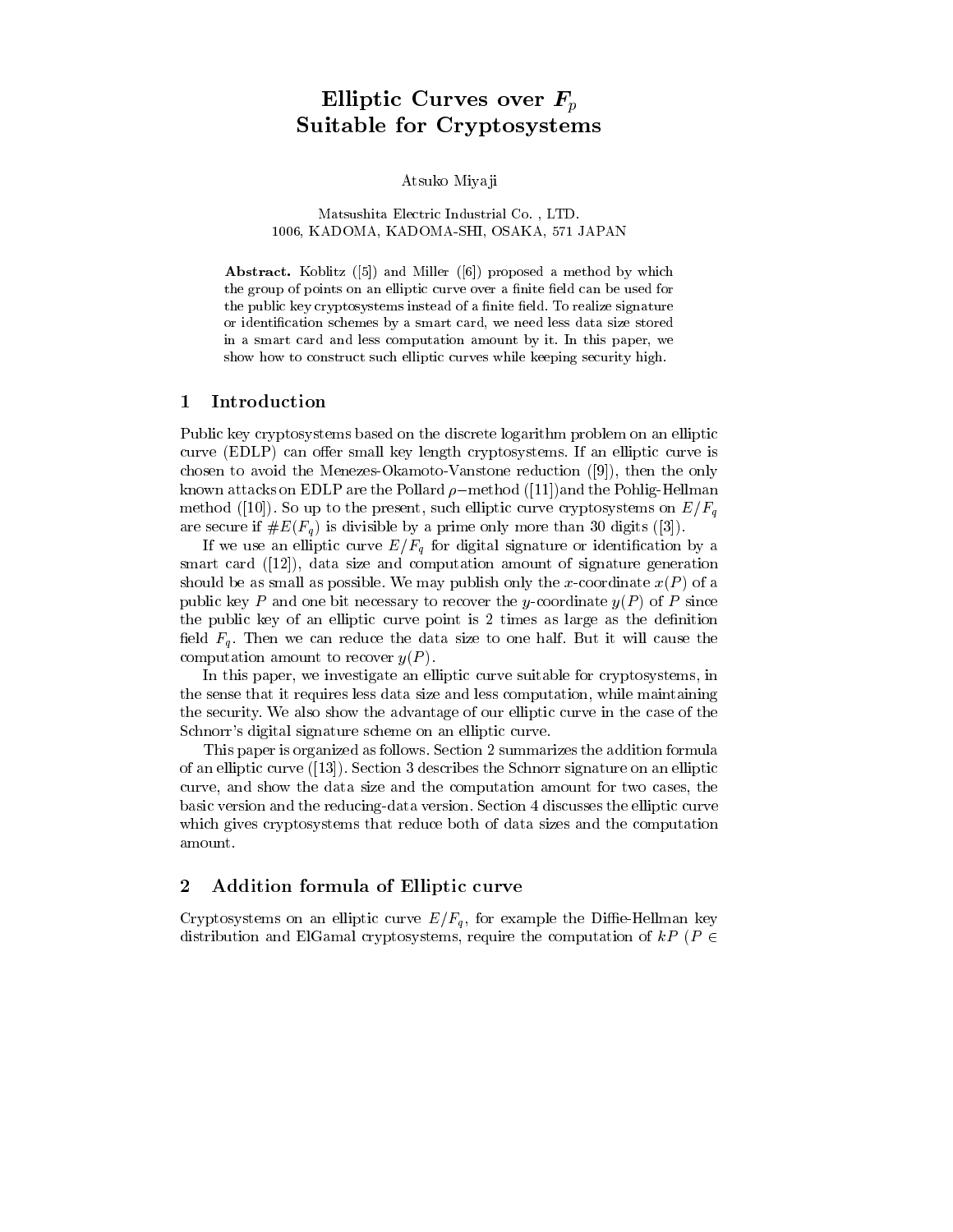$E(F_a)$ ). We will discuss the computation amount of kP. For simplicity, we neglect addition, subtraction and multiplication by a small constant in  $F_q$  because they are much faster than multiplication and division in  $F_q$ .

Let K be a finite field  $F_q$  of characteristic  $\neq 2,3$ . An elliptic curve over K is given as follows.

$$
E: y^2 = x^3 + ax + b \ (a, b \in K, 4a^3 + 27b^2 \neq 0).
$$

Then the set of K-rational points on E (with a special element  $\mathcal O$  at infinity), denoted  $E(K)$ , is a finite abelian group, where  $E(K) = \{(x, y) \in K^2 | y^2 =$  $x^3+ax+b$   $\cup$  {O}. For the curve E, the addition formulas in the affine coordinate are the following. Let  $P=(x_1,y_1), Q=(x_2,y_2)$  and  $P+Q=(x_3,y_3)$  be points on  $E(K)$ .

• Curve addition formula in the affine coordinates ( $P \neq \pm Q$ )

$$
x_3 = \lambda^2 - x_1 - x_2,
$$
  
\n
$$
y_3 = \lambda (x_1 - x_3) - y_1,
$$
  
\n
$$
\lambda = \frac{y_2 - y_1}{x_2 - x_1};
$$
\n(1)

• Curve doubling formula in the affine coordinates  $(P = Q)$ 

$$
x_3 = \lambda^2 - 2x_1,
$$
  
\n
$$
y_3 = \lambda (x_1 - x_3) - y_1,
$$
  
\n
$$
\lambda = \frac{3x_1^2 + a}{2y_1}.
$$
\n(2)

The formula  $(1)$  requires two multiplications and one division in K, while the formula  $(2)$  requires three multiplications and one division in K. The computation amount of division in K is more than that of multiplication in K. So we often use the projective coordinates to avoid divisions in  $K$ . The addition formulas in the projective coordinates are the following. Let  $P = (X_1, Y_1, Z_1)$ ,  $Q = (X_2, Y_2, Z_2)$  and  $P + Q = (X_3, Y_3, Z_3)$ .

• Curve addition formula in the projective coordinates ( $P \neq \pm Q$ )

$$
X_3 = vA,
$$
  
\n
$$
Y_3 = u(v^2 X_1 Z_2 - A) - v^3 Y_1 Z_2,
$$
  
\n
$$
Z_3 = v^3 Z_1 Z_2,
$$
\n(3)

where  $u = Y_2 Z_1 - Y_1 Z_2$ ,  $v = X_2 Z_1 - X_1 Z_2$ ,  $t = X_2 Z_1 + X_1 Z_2$ ,  $A = u^2 Z_1 Z_2 - v^2 t$ ; • Curve doubling formula in the projective coordinates  $(P = Q)$ 

$$
X_3 = 2hs,Y_3 = w(4B - h) - 8Y_1^2s^2,Z_3 = 8s^3,
$$
 (4)

where  $w = a{Z_1}^2 + 3{X_1}^2, s = Y_1Z_1, B = X_1Y_1s, h = w^2 - 8B$ . The formula (3) requires 15 multiplications, while the formula (4) requires 12 multiplications.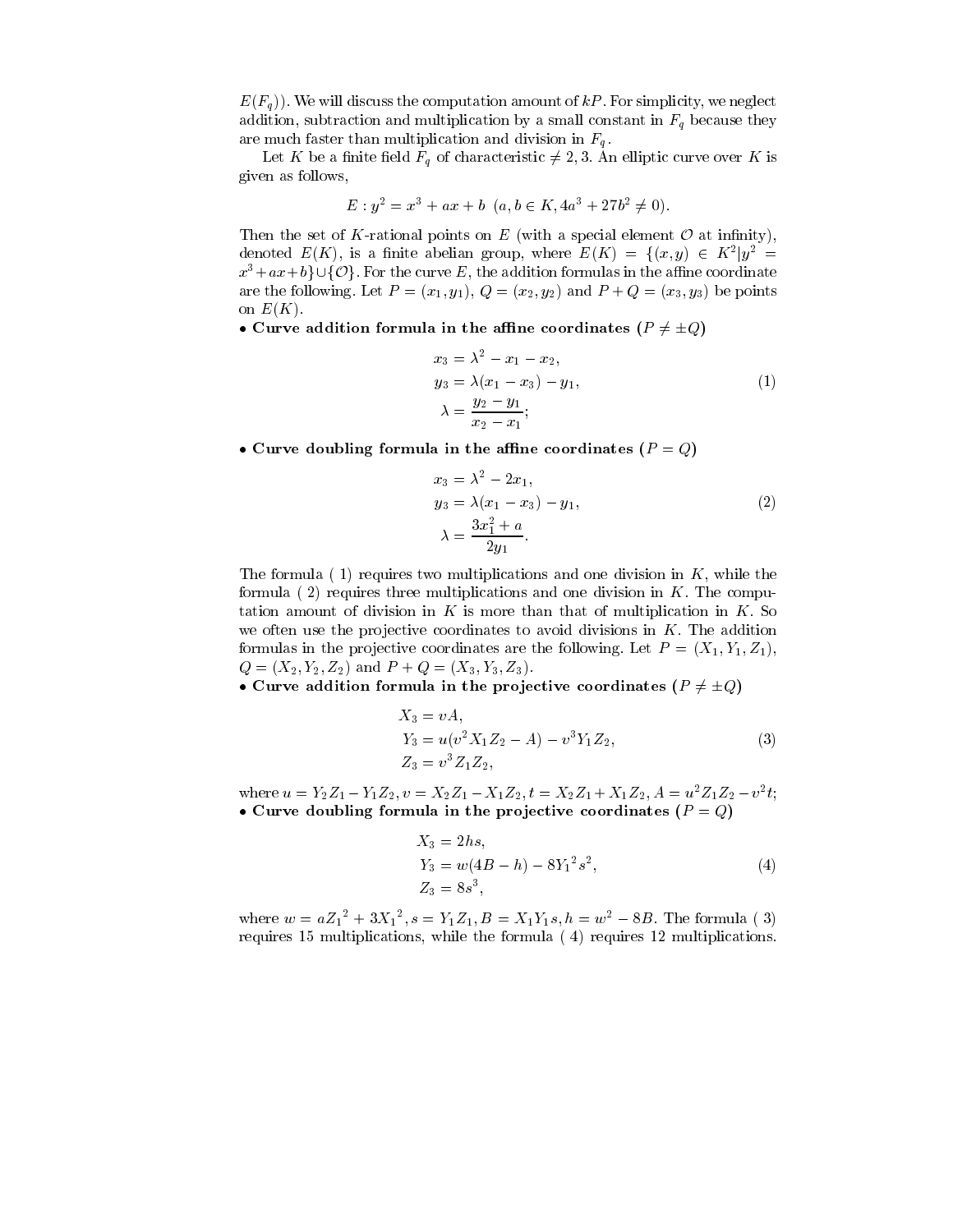For the use of cryptosystems, we may set  $z(P) = Z_1$  to one in the formula (3). Then the formula (3) requires 12 multiplications.

Subtractions are as expensive as additions over elliptic curves. So the computation amount of kP by the addition-subtraction method ([2, 8]) is less than that by the binary method, while both methods need memory storage only for P. We assume to compute  $kP$  by the addition-subtraction method. The computation by the addition-subtraction requires n times of curve doubling and  $\frac{n}{2}$ times of curve adding on the average, where  $n = |K|$ . Computation of kP in the projective coordinate requires one division and two multiplications in the final stage. Since  $n$  is larger than about 100, the computations in the projective coordinates are faster than that in the affine coordinates if the ratio of the computation amount of division in  $K$  to that of multiplication in  $K$  is larger than 9. In order to compare the computation amount of Schnorr signature scheme on a finite field and on an elliptic curve, we assume to compute  $kP$  in the projective coordinate by the addition-subtraction method and compute the power residue by the binary method.

#### 3 Elliptic curve cryptosystems

If  $E(K)$  and a basepoint  $P \in E(K)$  are carefully chosen, then the only known attacks on the cryptosystems are the square root attacks. EDLP on such  $E$  to the base P is secure up to the present ([3]), if the order of P,  $ord(P)$ , is divisible by more than a 30-digit prime. Here we summarize the Schnorr signature on such an elliptic curve and establish a basis for evaluation of the elliptic curve proposed in the next chapter.

Let  $M \in \mathbb{Z}$  be a message. User A sends the message M to user B with her or his signature of  $M$ .

- $-$  Initialization
	- $\bullet$  system parameter
		- $E: y^2 = x^3 + ax + b$   $(a, b \in F_p; p \text{ is a prime of } n \geq 97)$  bits).
		- $\circ$   $P \in E(F_p)$ : a basepoint (chosen as the above).
		- $\circ$   $l = ord(P)$  (*l* is  $m(\geq 97)$  bits).
	- a one-way hash function  $h : \mathbb{Z}_l \times \mathbb{Z} \to \{0, \dots, 2^t 1\}$ , where t is the security parameter.
- Key generation

User  $A$  randomly chooses an integer  $s$ , a secret key, and makes public the point  $P_A = -sP$  as a public key.

- $-$  Signature generation
	- 1 Pick a random number  $k \in \{1, ..., l\}$  and compute

$$
R = kP = (r_x, r_y). \tag{5}
$$

Here  $r_x = x(R)$  and  $r_y = y(R)$ .

2 Compute  $e := h(r_x, M) \in \{0, \dots, 2^t - 1\}.$ 

**3** Compute  $y \equiv k + se \pmod{l}$  and output the signature  $(e, y)$ .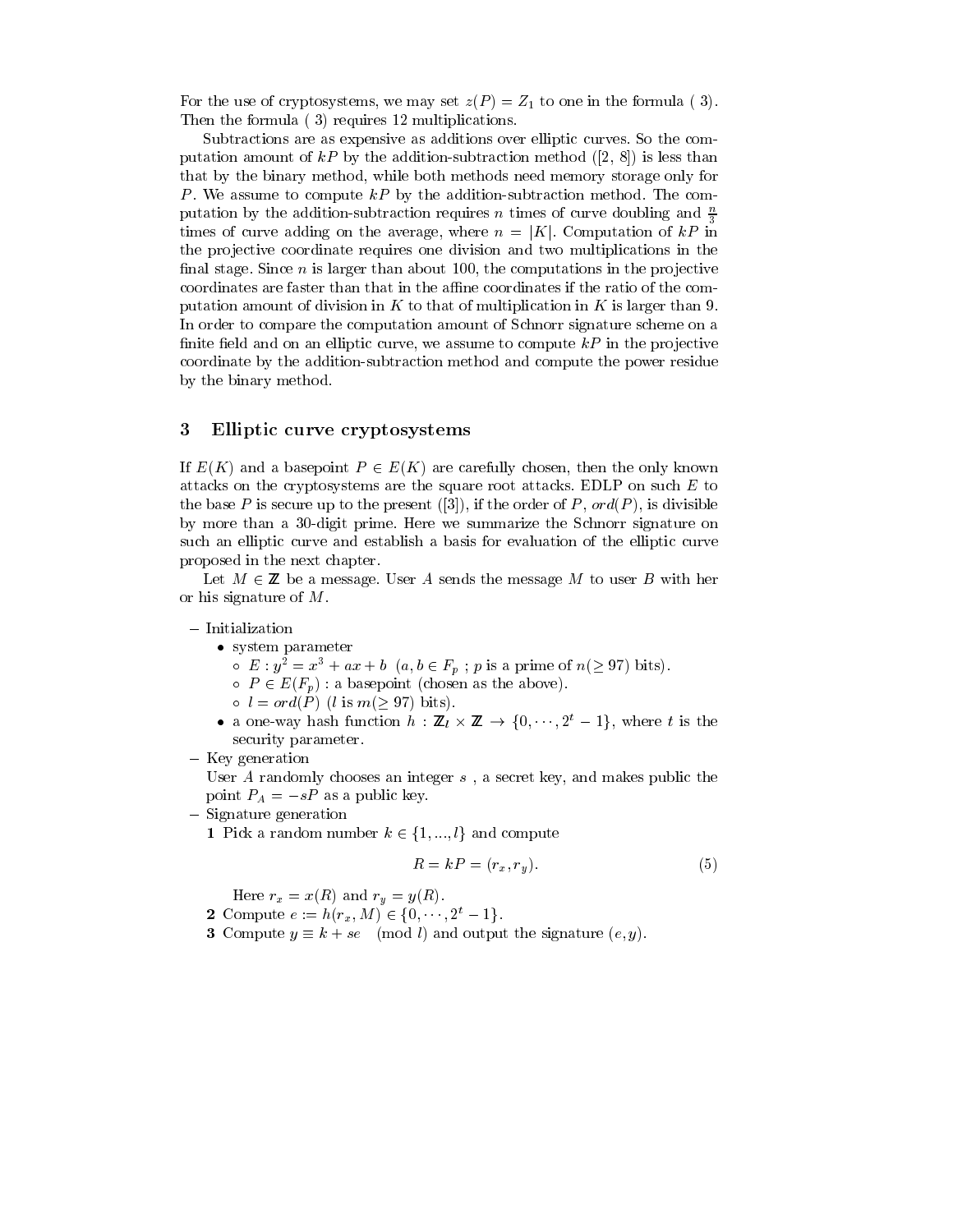$-$  Signature verification

1 Compute  $\overline{R} = yP + eP_A = (\overline{r_x}, \overline{r_y})$  and check that  $e = h(\overline{r_x}, M)$ .

As we described in Section 2, the computation of  $kP$  requires m curve doublings and  $\frac{m}{2}$  curve additions on the average, where k is a m-bit number. Extending the addition-subtraction method to the computation in the verification, we can calculate  $yP + eP_A$  in m curve doublings and  $\frac{1}{3}(m-t) + \frac{5}{9}t$  curve additions on the average with precomputations of  $\pm (P \pm P_A)$ , which require about the same computaion amount as one curve addition.

Here we set  $n, m = 128$ . Then the known attacks on such an elliptic curve cryptosystems requires at least  $2^{64}$  elliptic curve operations. This is roughly equal to that of the original Schnorr on  $F_p$  (p is 512 bits). If lower security is required, then  $n, m$  can be replaced by a smaller number like 97. For the security parameter, here we set  $t = 128$ 

We will present two versions of Schnorr signature on an elliptic curve. One is the basic Schnorr signature on an elliptic curve described above, called Basic EC version. Another is called Reducing data EC version. In this version, only  $x(P_A)$  and the least significant bit of  $y(P_A)$  are published as a public key to reduce the data size. The same is done for the basepoint  $P$ . On the other hand, the original Schnorr signature scheme on  $F_p$ , called Finite field version (p is 512) bits, the security parameter  $t=128$ ) roughly has the same security as that on the above elliptic curves. So the size of the definition field of Finite field version is four times as large as that of Basic and Reducing data EC versions.

We compare Basic EC version, Reducing data EC version and Finite field version, with respect to data size. Table 1 shows the comparison.

### · Basic EC version

The system key is  $a, p, P$ , and *l* (640 bits). The secret key is s (128 bits). They are stored in a smart card. So the data size stored in a smart card is 768 bits. The public key is  $(P_A)$  (256 bits) and the signature is e and y (256 bits).

### • Reducing data EC version

In this version, we have to publish one more parameter " $b$ " of E as a system key to recover a point by the  $x$ -coordinate of the point and the least significant bit of the y-coordinate of the point. It requires power residue to recover the y-coordinate of P and increases computation for signature. The system key is a, b, p,  $x(P)$ , the least significant bit of  $y(P)$  and l (641 bits). The secret key is  $s$  (128 bits). So the data size stored in a smart card is 769 bits. It is almost equal to that of Basic EC version. The public key is  $(x(P_A))$  and the least significant bit of  $y(P_A)$  (129 bits) and the signature is e and y (256 bits).

### · Finite field version

The system key of Finite field version is a set of the definition field, the basepoint and the order of basepoint (1164 bits), where the size of the definition field is 512 bits and the order of basepoint is 140 bits. The secret key is 140 bits. So the data size stored in a smart card is 1304 bits.

The size of the definition fields of both EC versions is reduced to 25% of Finite field version. But the stored data size is not so reduced (59%). This is because an elliptic curve point has 2 coordinates and we need a parameter to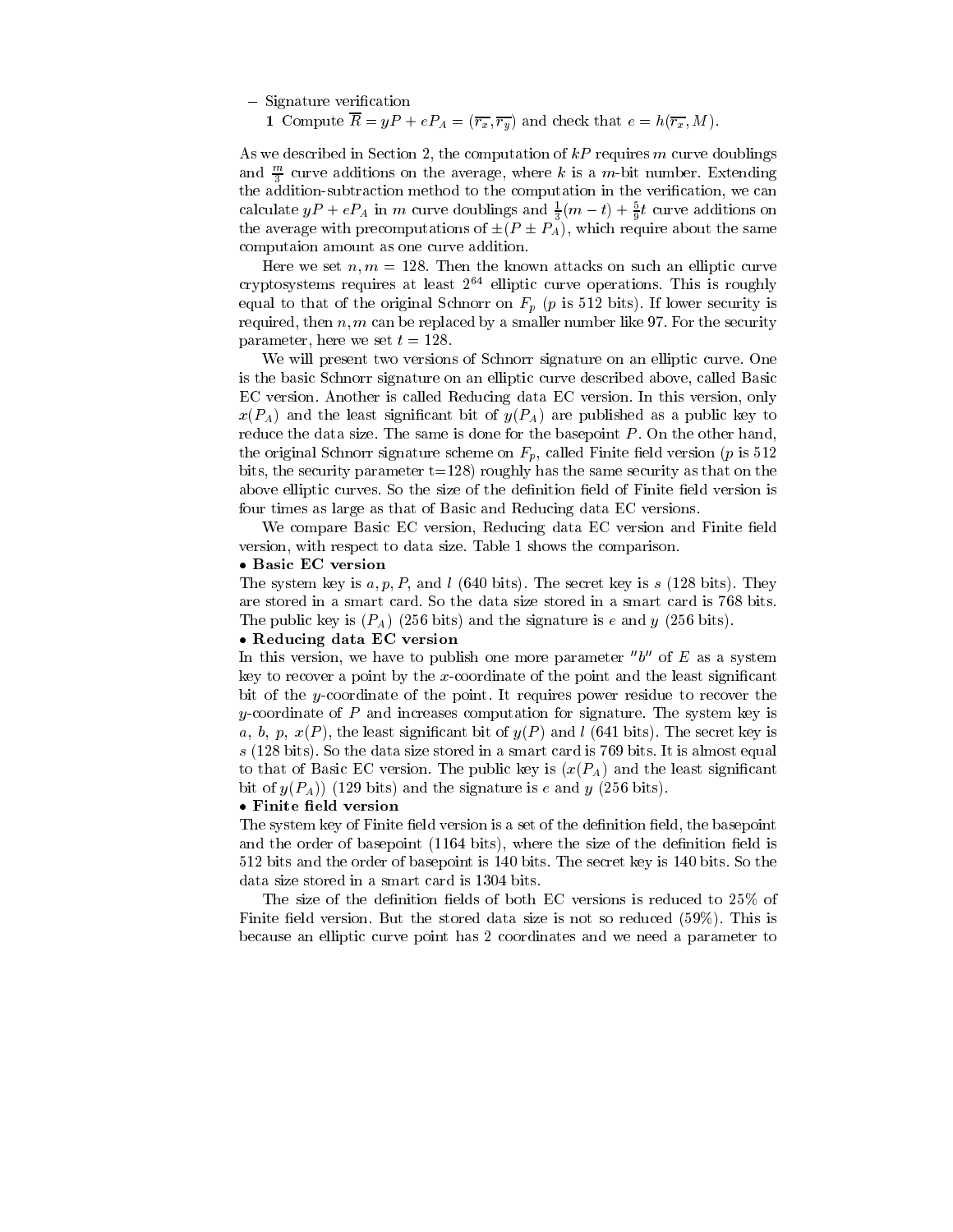$decide E.$ 

Let us compare the three cases with respect to the computation amount. We assume the computation method that we described in Section 2. Table 2 shows the comparison of the computation amount of signature generation and verification. Here we assume  $m(n) = (n/t)^2 m(t)$ , where  $m(n)$  denotes the amount of work to perform one modular multiplication whose modulus size is n bits. We assume the ratio of the computation amount of division in  $K$  to that of multiplication in  $K$  to 10. We see the computation amount of signature generation of Reducing data EC version is reduced to 67% of Finite field version. It is not so reduced as the size of the definition field. This is because the computation amount of one elliptic curve addition is much more than that of one multiplication in the same definition field and we need to recover a basepoint.

We see that both EC versions seem to be better than Finite field version for both points of the data size and the computation amount. But actually they are not so efficient considering the less size of the definition field of  $E$ . For the stored data size, the ratio of the stored data size to the definition field for both EC versions is 6. On the other hand, for Finite field version, the ratio is 2.5. For the computation amount, one elliptic curve addition requires about 12 multiplications. If we require higher security, for example  $t = 160$ , then we will have to construct an elliptic curve over at least a 160-bit finite field. Then the advantage for EC versions shown in Table 1 and 2 decreases.

|                          |       |        |       | System Key Secret Key Public Key Signature size |
|--------------------------|-------|--------|-------|-------------------------------------------------|
| Basic EC version         | 6401  | 128 II | 256H  | 2561                                            |
| Reducing data EC version | 641   | 128 II | 129II | 256                                             |
| Finite field version     | 11641 | 140V   |       | 2681                                            |

Table 1. Comparison of data size(in bits)

|                          |     | Signature Generation Signature Verification |
|--------------------------|-----|---------------------------------------------|
| Basic EC version         | 129 | 151                                         |
| Reducing data EC version | 141 | 175                                         |
| Finite field version     | 210 | 242                                         |

**Table 2.** Comparison of the computation amount (number of 512-bit modular multiplications)

In the next section, we construct an elliptic curve cryptosystem, which has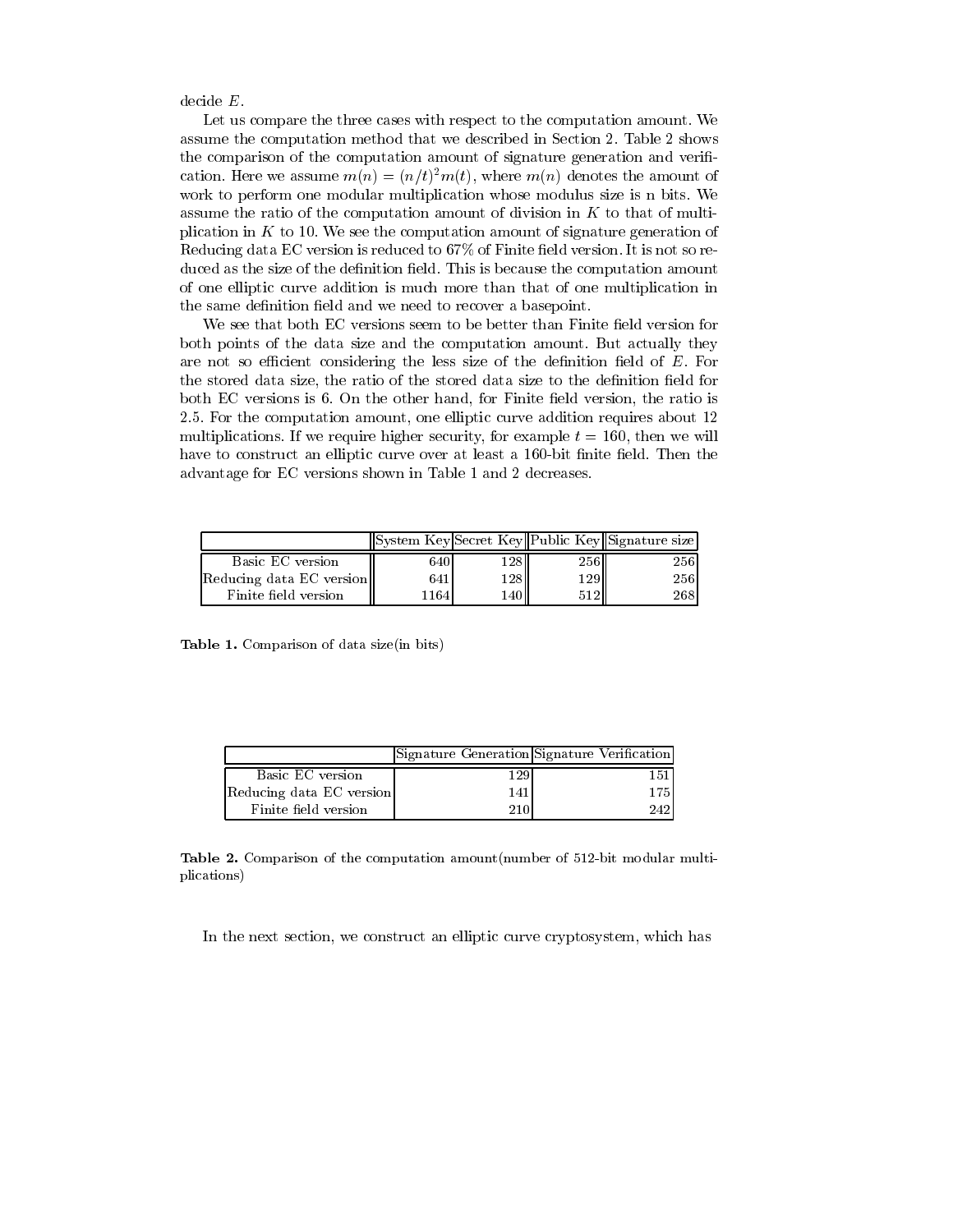- $(1)$ the less ratio of the stored data size to the definition field than 6;
- $(2)$ the same public key size as Reducing data EC version;
- $(3)$ the less computation amount than that of Basic EC version.
- It will be also best implementation for the higher security parameter.

#### Elliptic curves suitable for Cryptosystems  $\overline{4}$

If  $E(F_p)$  and the basepoint  $P \in E(F_p)$  are appropriately chosen, then the only known attacks on the cryptosystems are the square root attacks. We first discuss a method to construct such elliptic curves and then investigate what elliptic curve among them is suitable for implementation with respect to less data size (key length) and less computation amount.

#### 4.1 Decision of the class of elliptic curves

One method to avoid the recent attack is to construct EDLP on  $E/F_p$  with p elements ([7]). We describe a modified method to decide the class of such elliptic curves. There are two phases for the decision of  $E/F_p$  with p elements.

The first phase is to find an appropriate prime p. Such p is a form of  $p =$  $db^2 + db + \frac{d+1}{4}$  (*b* is an integer) for  $d \in \{3, 11, 19, 43, 67, 163\}$ . Such integers *d* enable us to construct easily the *j*-invariant  $j_d$  of  $E/F_p$  with p elements for the prime  $p$ , which is uniquely determined by  $d$ . Table 3 lists integers  $d$  and the j-invariant  $j_d$ .

| d  | $\Box a$                   |
|----|----------------------------|
| 3  |                            |
| 11 | $-2^5$ <sup>3</sup>        |
| 19 | $(-2^5 * 3)^3$             |
| 43 | $ (-2^6 * 3 * 5)^3$        |
| 67 | $-2^5 * 3 * 5 * 11)^3$     |
|    | $2^6 * 3 * 5 * 23 * 29)^3$ |

**Table 3.** Integers  $d$  and  $j$ -invariant  $j_d$ 

Once the prime  $p = db^2 + db + \frac{d+1}{4}$  and  $j_d$  are given, then the next phase is to decide the class of  $E/F_p$  with p elements. There is a little difference between the case of  $d = 3$  and others. First we investigate the case of  $d \in \{11, 19, 43, 67, 163\}.$ Then the elliptic curves over  $F_p$  with the *j*-invariant  $j_d$  are given as follows.

$$
E_{c,d}: y^2 = x^3 + 3c^2 a_d x + 2c^3 a_d, a_d = \frac{j_d}{1728 - j_d} \quad (\forall c \in F_p^*).
$$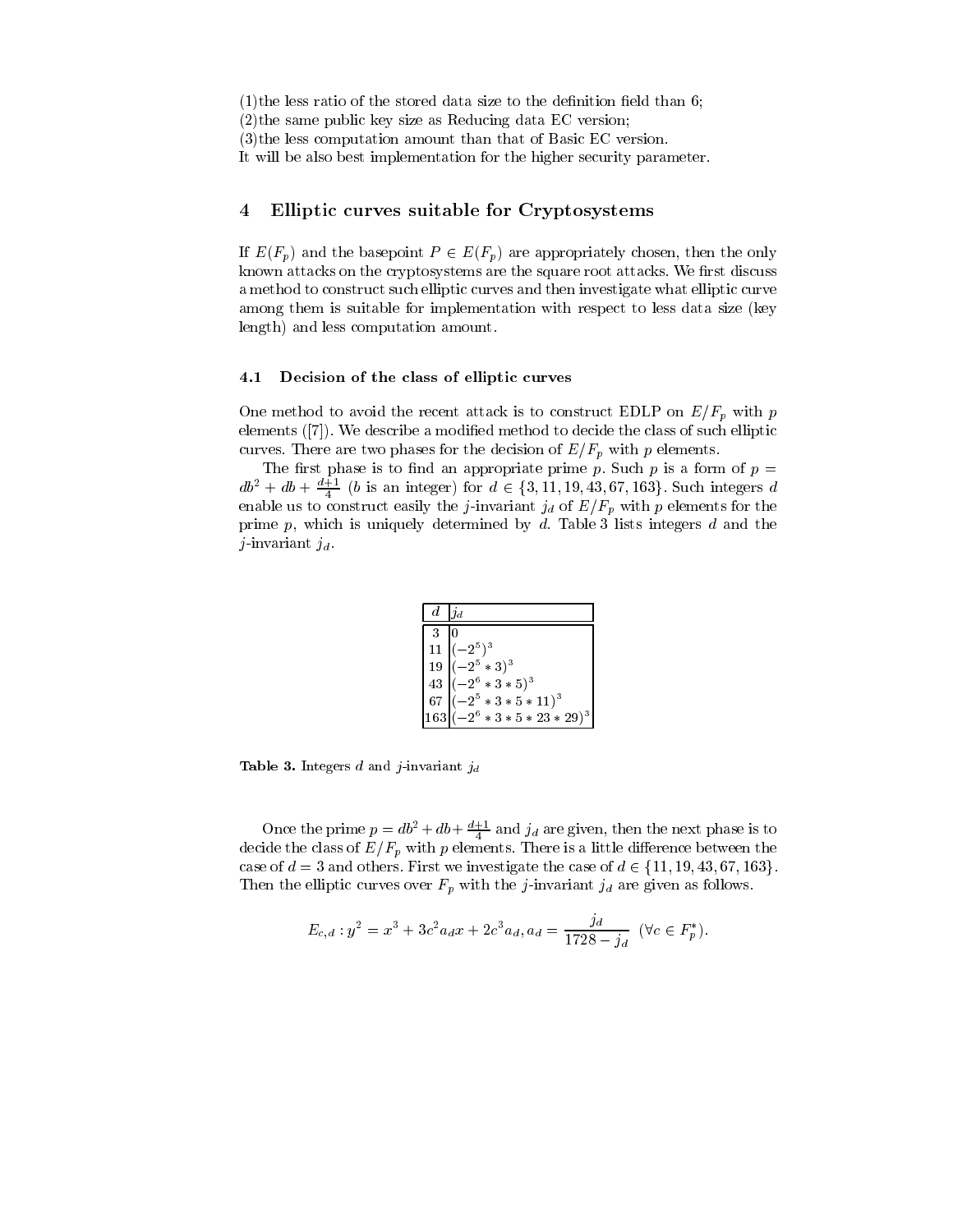For each d, we can classify  $\{E_{c,d}|c \in F_p^*\}\$  into two equivalence classes of twists, namely

$$
\mathcal{E}_d = \{ E_{c,d} | c \in F_p^*, \left( \frac{c}{p} \right) = 1 \} \text{ and } \mathcal{E}'_d = \{ E_{c,d} | c \in F_p^*, \left( \frac{c}{p} \right) = -1 \},
$$

where  $\left(\frac{c}{p}\right)$  denotes the Legendre symbol. Then only one of the two classes gives the elliptic curves with  $p$  elements. A general condition to decide the class was investigated  $(1)$ . In our case, the condition can be simplified as follows.

**Theorem 1.** Let p be a prime represented by  $p = db^2 + db + \frac{d+1}{4}$  (b is an integer) for  $d \in \{11, 19, 43, 67, 163\}$ . Then the class which gives elliptic curves with p elements is determined as:

$$
\mathcal{E}_d \quad \text{if} \quad \left(\frac{\alpha_d}{p}\right) = -1,
$$
\n
$$
\mathcal{E'}_d \quad \text{if} \quad \left(\frac{\alpha_d}{p}\right) = 1,
$$

where  $\alpha_d$  is an integer determined by d. Table 4 shows the values of  $\alpha_d$ .

|      | $d \alpha_d$                |
|------|-----------------------------|
|      | $1113 * 7$                  |
| 19 3 |                             |
|      | $43 2*5*7$                  |
|      | 67 $3*5*7*11*31$            |
|      | 163 2*3*5*7*11*19*23*29*127 |

**Table 4.** Integers d and  $\alpha_d$ 

Now we get the following procedure to decide the class of elliptic curves with  $p$  elements.

### Procedure 1

- 1 Search a large prime p such that  $p = db^2 + db + \frac{d+1}{4}$  (b is an integer) for
- $d \in \{11, 19, 43, 67, 163\}.$ <br>2 Calculate  $\left(\frac{\alpha_d}{p}\right)$ . If  $\left(\frac{\alpha_d}{p}\right) = -1$ , then  $\mathcal{E}_d$  is the class. Else if  $\left(\frac{\alpha_d}{p}\right) = 1$ , then  $\mathcal{E'}_d$  is the class.

Next we will investigate the case of  $d=3$ . Then the elliptic curves over  $F_p$  $(p = 3b^2 + 3b + 1)$  with the *j*-invariant  $j_d$  are given as follows.

$$
E_{\xi} : y^2 = x^3 + \xi \ \ (\forall c \in F_p^*). \tag{6}
$$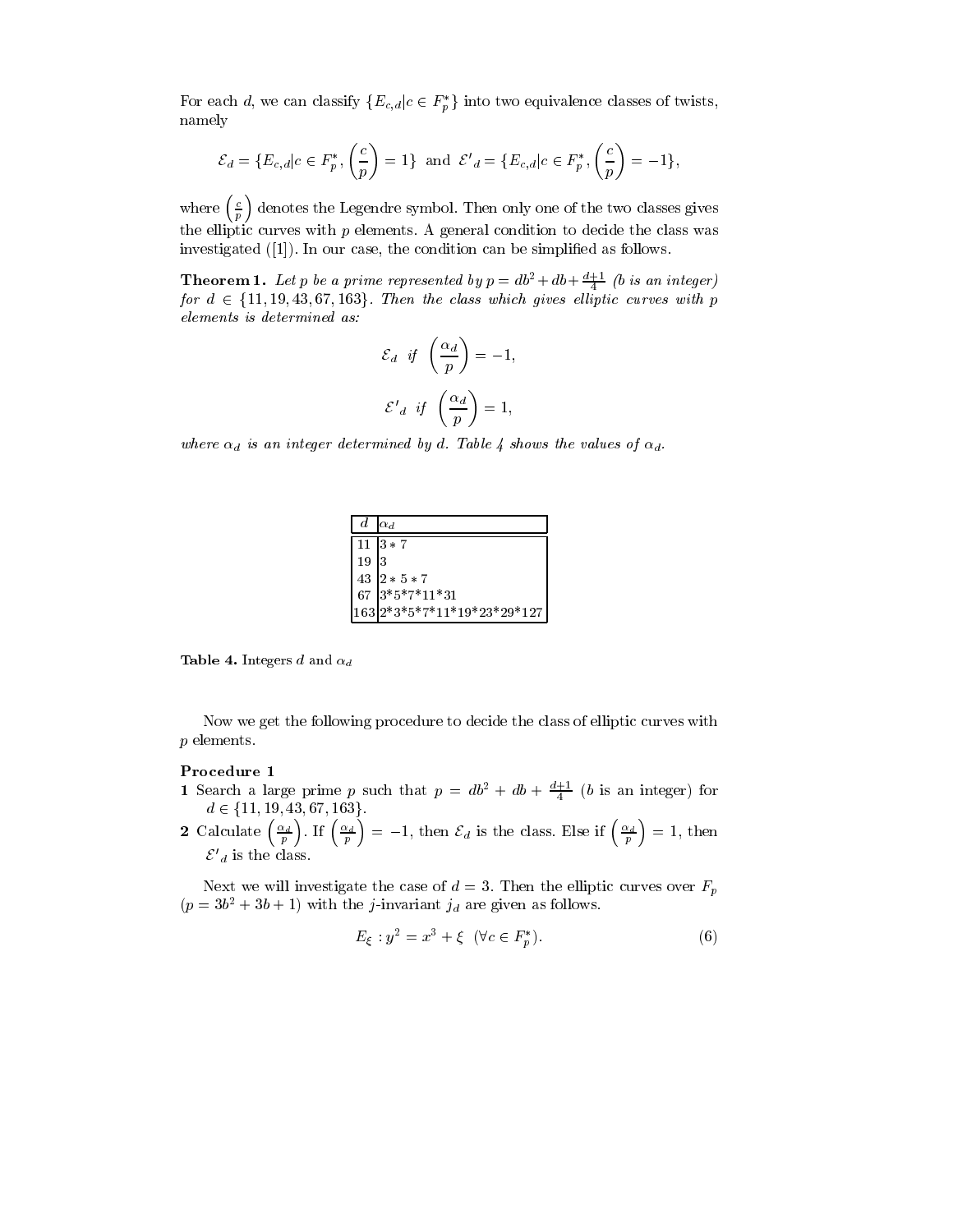In this case, we can classify  $\{E_{\xi}|c \in F_{p}^{*}\}\$  into six equivalence classes of twists, namely

$$
\mathcal{E}_{3,i} = \{ E_{\xi} | xi \in F_p^*, \left(\frac{\xi}{p}\right)_6 = (-\omega)^i \} \ (0 \le i \le 5, \omega = \frac{-1 + \sqrt{-3}}{2}),
$$

where  $\left(\frac{\xi}{p}\right)_{6}$  denotes the sixth power residue symbol. Then exactly one of the six classes gives the elliptic curves with  $p$  elements. We have a next formula on the number of rational points of the elliptic curves (6).

**Theorem 2** ([4]). If  $p \equiv 1 \pmod{3}$ , let  $p = \pi \overline{\pi}$  with  $\pi \in \mathbb{Z}[\omega]$  and  $\pi \equiv 2$  $(mod 3)$ . Then

$$
\#E_{\xi}(F_p) = p + 1 + \left(\frac{4\xi}{\pi}\right)_{6} \pi + \left(\frac{4\xi}{\pi}\right)_{6} \overline{\pi}.
$$
 (7)

Using the formula  $(7)$ , the condition to decide the class can be given as follows.

**Theorem 3.** Let p be a prime represented by  $p = 3b^2 + 3b + 1$  (b is an integer). Then the class which gives elliptic curves with p elements is determined as:

> $\mathcal{E}_{3,1}$  if  $b \equiv 0,2,4 \pmod{6}$ ,  $\mathcal{E}_{3.5}$  if  $b \equiv 1,3,5 \pmod{6}$ .

*Proof.* We prove only the case of  $b \equiv 1 \pmod{6}$ . As for the other cases, we can do the same way. Let  $\pi = (2b+1)\omega + (b+1)$ . Then  $p = \pi \overline{\pi}$  and  $\pi \equiv 2 \pmod{3}$ . Since  $\left(\frac{4}{\pi}\right)_6 = \omega$ , we get that  $\#E_{\xi}(F_p) = p$  if and only if

$$
\left(\frac{\overline{\xi}}{\pi}\right)_{6}\omega^{2}\pi+\left(\frac{\xi}{\pi}\right)_{6}\omega\overline{\pi}=-1,
$$

that is,  $tr(\omega \left(\frac{\xi}{\pi}\right)_6 \overline{\pi}) = -1$ . So we get  $\left(\frac{\xi}{\pi}\right)_6 = -\omega^2$ . This means that the class which gives elliptic curves with p elements is  $\mathcal{E}_{3,5}$ .

Now we get the following procedure to decide the class of elliptic curves with  $p$  elements.

### Procedure 2

- 1 Search a large prime p such that  $p = 3b^2 + 3b + 1$  (b is an integer).
- 2 If  $b \equiv 0, 2, 4 \pmod{6}$ , then  $\mathcal{E}_{3,1}$  is the class. Else if  $b \equiv 1, 3, 5 \pmod{6}$ , then  $\mathcal{E}_{3,5}$  is the class.

We have seen that the time to decide the class of  $E/F_p$  with p elements depends on the time finding  $p = db^2 + db + \frac{d+1}{4}$  for  $d \in \{3, 11, 19, 43, 67, 163\}$ . We can easily find such a prime. In fact we were convinced experimentally that finding a prime  $p = db^2 + db + \frac{d+1}{4}$  in the range of 30 ~ 90 digits is as easy as finding a prime in that range. So we can easily decide the class of  $E/F_p$  with p elements which gives secure cryptosystems.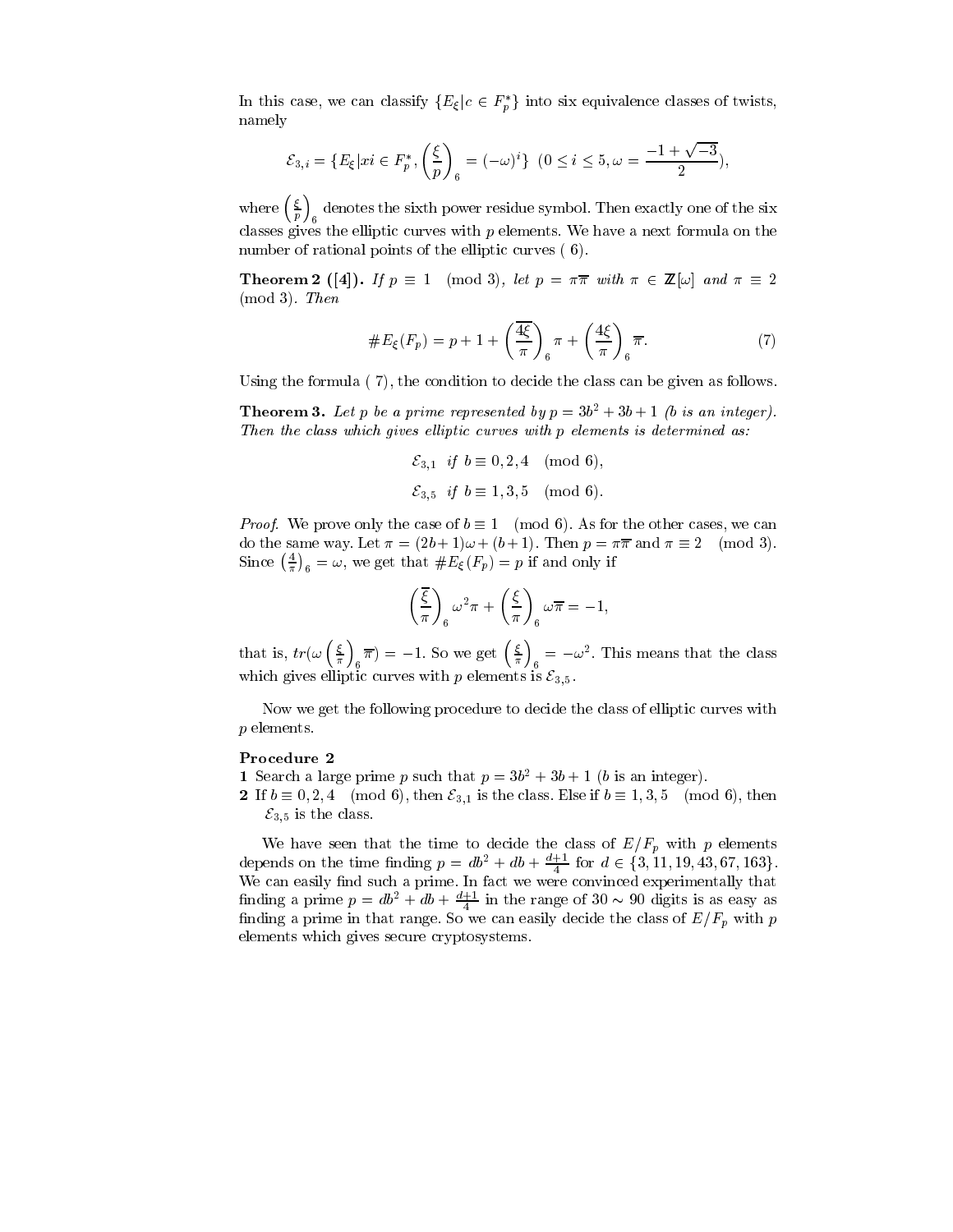#### Selection of an elliptic curve and a basepoint 4.2

Elliptic curve cryptosystems require the computation of  $kP$ , where  $P = (X_1, Y_1, 1)$ is a fixed point called basepoint. It is accomplished by repeated doubling, adding and subtracting of  $P$ . If we can select a basepoint  $P$  with a small x-coordinate  $X_1$  or a small y-coordinate  $Y_1$ , the amount of computation of kP will be reduced. Especially in the case of signature and identification by a smart card, reducing of total data size stored in a smart card and the computation amount by a smart card is important. If fewer parameters represent an elliptic curve and a basepoint, the data stored in a smart card is reduced. Furthermore we wish to recover  $P$  easily from the parameters.

In the last section, we have decided the class of elliptic curves which gives the secure cryptosystems. Note that any elliptic curve  $E/F_p$  of the class and any basepoint  $P \in E(F_p)$  give cryptosystems with the same security. We will discuss how to select  $E$  of the class and  $P$  in  $E$  suitable for cryptosystems, in the sense that it reduces computation amount of  $kP$  and necessary data size to be stored. We will classify d into two cases,  $d = 3$  and others.

### • Proposed scheme A

First we deal with the case of  $d \in \{11, 19, 43, 67, 163\}$ . For a given  $p =$  $db^2 + db + \frac{d+1}{4}$ , we know which class,  $\mathcal{E}_d$  or  $\mathcal{E'}_d$ , gives an elliptic curve with p elements in Section 4.1. Without loss of generality, we will discuss the case of  $\mathcal{E}_d$ . Let  $y_0 = x_0^3 + 3a_d x_0 + 2a_d$  for  $x_0 \in F_p$ . Then we get one elliptic curve in  $\mathcal{E}_d$ and the basepoint following (8).

$$
\mathcal{E}_d \ni E_{y_0,d}, \ E_{y_0,d} \ni P = (y_0 x_0, y_0^2) \text{ if } \left(\frac{y_0}{p}\right) = 1 \tag{8}
$$

If  $y_0$  satisfies the condition of (8) for  $x_0 = 0$ , then we get  $\mathcal{E}_d \ni E_{y_0,d}$  and  $E_{y_0,d} \ni P = (0, 4a_d^2)$ . In fact such  $y_0$  satisfies the condition of (8) if and only if

$$
\left(\frac{y_0}{p}\right) = \left(\frac{2a_d}{p}\right) = 1
$$

Except for  $d = 19$ , there exists  $p = db^2 + db + \frac{d+1}{4}$  which satisfies  $\left(\frac{2a_d}{p}\right) = 1$ . Combining the condition on p to decide a class (i.e.  $\left(\frac{\alpha_d}{p}\right) = -1$  or 1), we obtain that such an elliptic curve over  $F_p$  exits if and only if  $\left(\frac{\beta_d}{p}\right) = -1$  in both cases,  $\mathcal{E}_d$  and  $\mathcal{E'}_d$ . Table 5 shows the value of  $\beta_d$ .

We were also convinced experimentally that, for  $\forall p = db^2 + db + \frac{d+1}{4}$  (d  $\in$  $\{11, 43, 67, 163\}$ , such an elliptic curve exists with a probability of about one half. Here is one example for a 128-digit prime in the case of  $d = 11$ .

> $E: y^2 = x^3 + 12a^3x + 16a^4; \ E(F_p) \ni P = (0, 4a^2),$  $p = 1701\ 41183\ 46046\ 92395\ 60785\ 96622\ 40717\ 16369,$  $a = 527 15357 39869 82616 07887 30307 87012 55349.$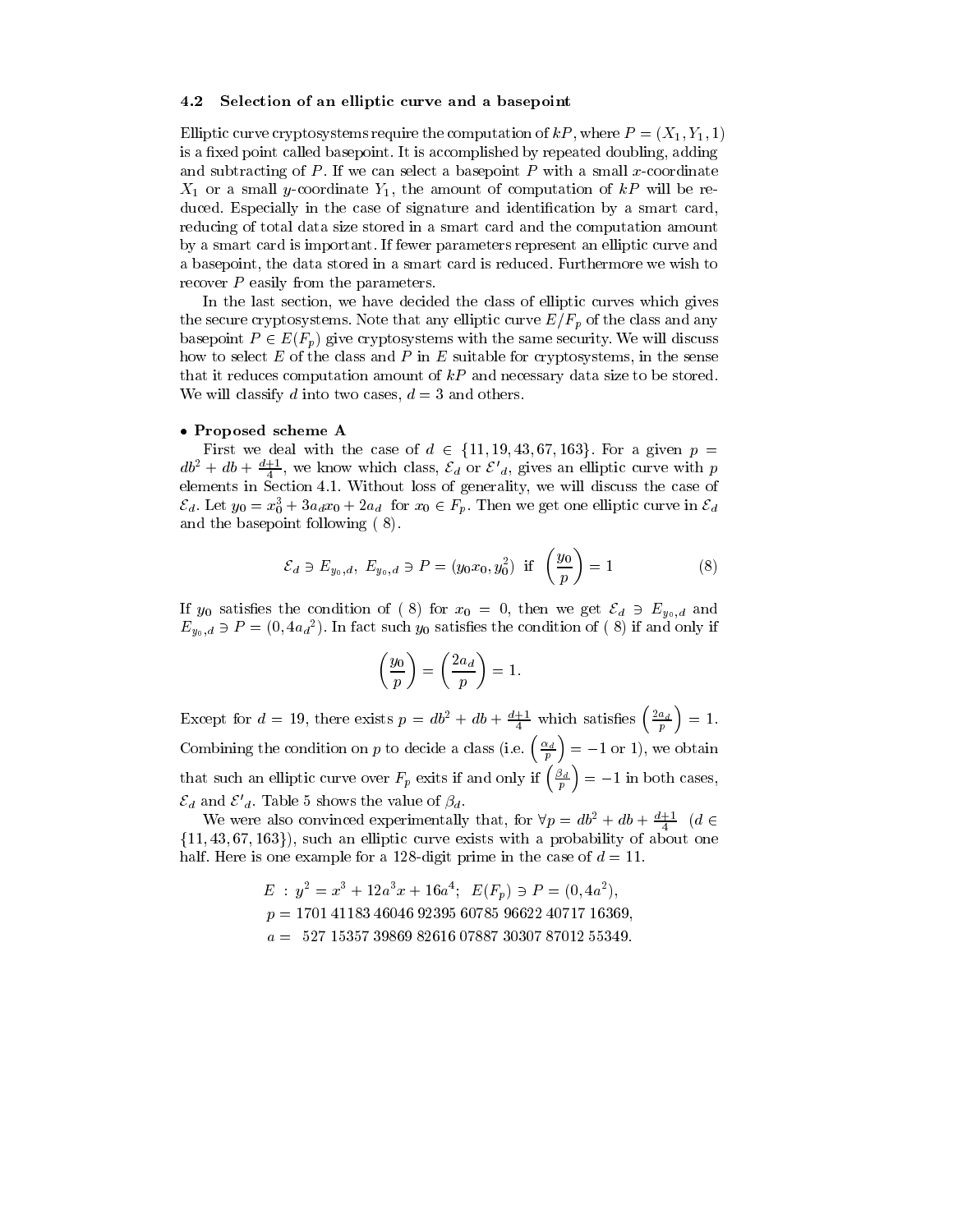| d.     | $\beta_d$       |
|--------|-----------------|
| 11     | $13 * 7$        |
| $43\,$ | $3 * 7$         |
| 67     | $7*31$          |
|        | 163 7*11*19*127 |

**Table 5.** Integers d and  $\beta_d$ 

Let us use this elliptic curve  $E_{y_0,d}$  and basepoint  $P=(0, 4a_d^2)$  for Schnorr signature, where  $E_{y_0,d} = E$  and  $a = a_d$ . We further assume that the public key  $P_A$  is represented by  $x(P_A)$  and the least significant bit of  $y(P_A)$ . The computation of  $kP$  requires the addition to the basepoint  $P$ , which is calculated in 9 modular multiplications. So the computation of  $kP$  requires 1932 $m(128)$ . We can recover the basepoint in one modular multiplication, only if we store  $a_d$ . Since  $ord(P)$  equals p, the system key is  $a_d$  and p (256 bits). Table 6 shows the data size and Table 7 shows the computation amount. The data size stored in a smart card is reduced to one half of that of Reducing data EC version and Basic EC version. The public key size is the same as that of Reducing data EC version.

The computation amount of the signature generation is reduced by  $6\%$  (resp.  $14\%$ ) of that of Basic EC version (resp. Reducing data EC version). The computation amount of the signature verification is reduced by 10  $\%$  of that of Reducing data EC version. It is increased by 5 % of that of Basic EC version. This is because we need one power residue to recover one's public key in the signature verification. If we publish  $P_A$  instead of  $x(P_A)$  and the least significant bit of  $y(P_A)$  as a public key, then the computation amount of the signature verification is reduced by 3% of that of Basic EC version. Even in this case, the public key size is only 50% of Finite field version.

We can choose a prime p and an elliptic curve  $E/F_p$  as follows.

$$
E: y^2 = x^3 + 12a^3x + 16a^4; \ E(F_p) \ni P = (0, 4a^2),
$$
  
\n
$$
p = 2^{128} - 89 25388 84800 47273 94087
$$
  
\n
$$
a = 1887 65172 00252 43003 83780 59753 00282 08521
$$

The form of p simplifies the arithmetic modulo p and we can store p with only 73 bits. Of course, the particular form of p provides no disadvantage on the security for now.

### • Proposed scheme B

Next we deal with the case of  $d = 3$ . For a given  $p = 3b^2 + 3b + 1$ , we know which class,  $\mathcal{E}_{3,1}$  or  $\mathcal{E}_{3,5}$ , gives the elliptic curve with p elements in Section 4.1. We only discuss the case of  $\mathcal{E}_{3,1}$ . As for the other case, we can do in the same way.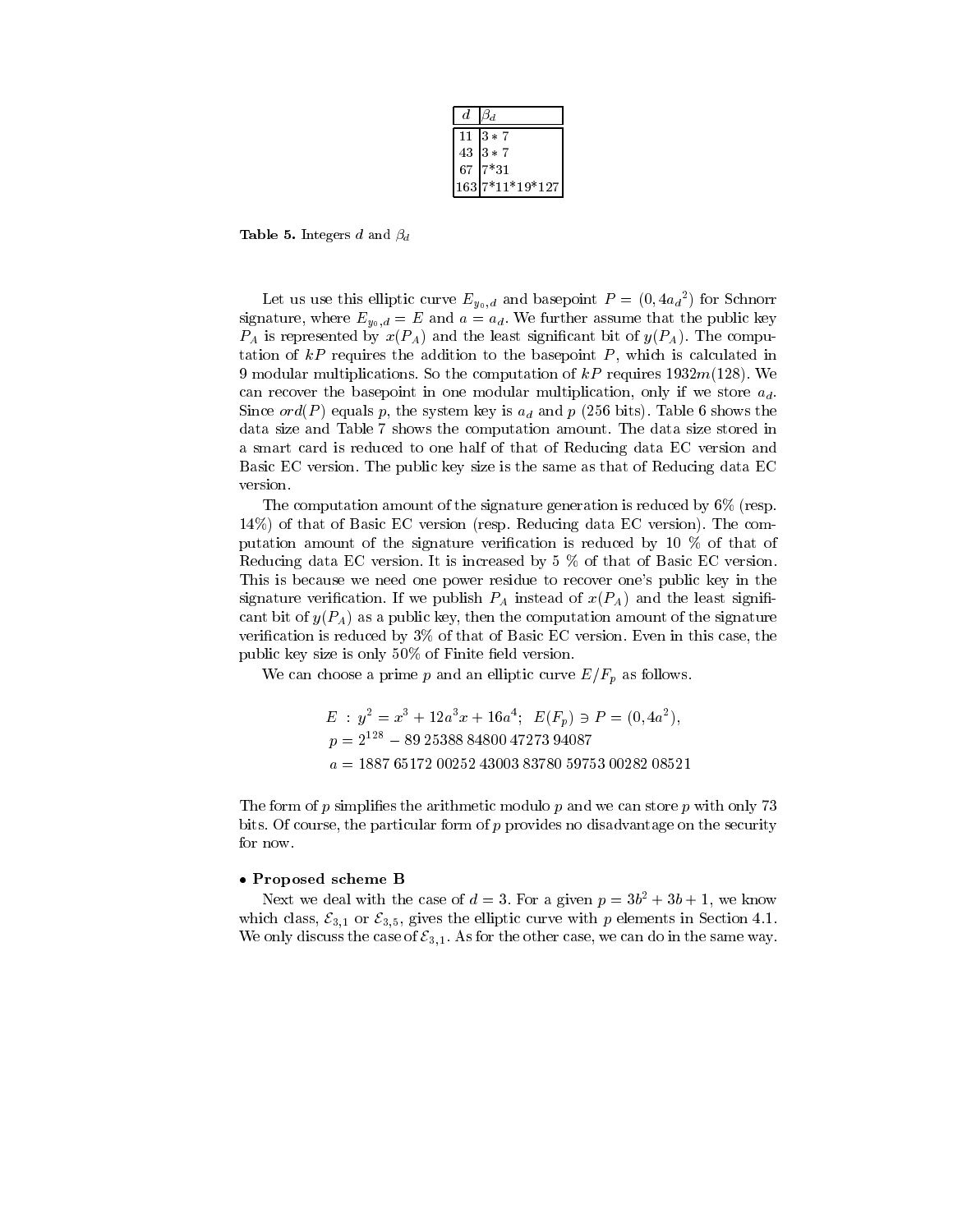An elliptic curve  $E/F_p$  with p elements and a basepoint P is given as follows,

$$
E_{\xi}: y^2 = x^3 + \xi y_0^3; \ E_{\xi}(F_p) \ni P = (x_0 y_0, y_0^2),
$$
  

$$
(\forall \xi \text{ such that } \left(\frac{\xi}{p}\right)_6 = -\omega, \ \forall y_0 = x_0^3 + \xi \in F_p^{*2})
$$

In this case, there doesn't exist an elliptic curve with the point whose  $x$ -coordinate equals 0 because of  $\xi \notin F_p^{*2}$ . But we can select a small  $\xi$  such that  $\left(\frac{\xi}{n}\right)_s = -\omega$ and a small  $x_0$  such that  $y_0 = x_0^3 + \xi \in F_p^{*2}$ . Here is one example for a 128-digit prime.

$$
E: y2 = x3 + 3 * 43; E(Fp) \ni P = (4, 16),
$$
  
p = 1701 41183 46046 92480 63157 20930 49376 39647  
 $x_0 = 1, \xi = 3$ )

 $\overline{ }$ 

Let us use the elliptic curve  $E_{\xi}$  and the basepoint  $P = (x_0y_0, y_0^2)$  for Schnorr signature. We further assume that one's public data  $P_A$  is represented by  $x(P_A)$ and the least significant bit of  $y(P_A)$ . Then the addition to  $P = (x_0y_0, y_0^2)$  $(X_1, Y_1)$  is accomplished in 9 modular multiplications because we can neglect the multiplications by a small constants  $X_1$  and  $Y_1$ . Furthermore the simple equation of  $E$  reduces the computation amount of doubling. It is accomplished in 10 modular multiplications. As for the computation amount of  $kP$ , it requires  $1676m(128)$ . As for the recovering the basepoint, we can recover it in a negligible computation amount only if we store  $x_0$  and  $\xi$  whose data size is enough small. As for the data size, the data size of  $x_0$  and  $\xi$  is neglected and  $ord(P)$  equals p. So the size of system parameters  $x_0$ ,  $\xi$  and p of Schnorr signature scheme on such  $E_\xi$  is about the same as that of the definition field. Table 6 shows the data size and Table 7 shows the computation amount.

We see that the elliptic curves and the basepoints in the case of  $d = 3$  give good properties for the cryptosystems, especially in the application of digital signature and identification by a smart card. The data size stored in a smart card is reduced to one third of that of Reducing data EC version and Basic EC version. The public key size is the same as that of Reducing data EC version. The computation amount of the signature generation is reduced by 19% (resp.  $26\%$ ) of that of Basic EC version (resp. Reducing data EC version). The computation amount of the signature verification is reduced by  $6\%$  (resp. 19%) of Basic EC version (resp. Reducing data EC version). If we publish  $P_A$  as a public key, then the computation amount of the signature verification is reduced by  $14\%$  of that of Basic EC version.

In the same way as Proposed scheme A, we can choose a prime  $p$  and an elliptic curve  $E/F_p$  as follows.

$$
E: y^2 = x^3 + 3 * 4^3; \ E(F_p) \ni P = (4, 16),
$$
  
\n
$$
p = 2^{128} - 86 \ 61755 \ 49264 \ 58706 \ 00985
$$
  
\n
$$
(x_0 = 1, \ \xi = 3)
$$

The form of p simplifies the arithmetic modulo p and we can store p with only 73 bits.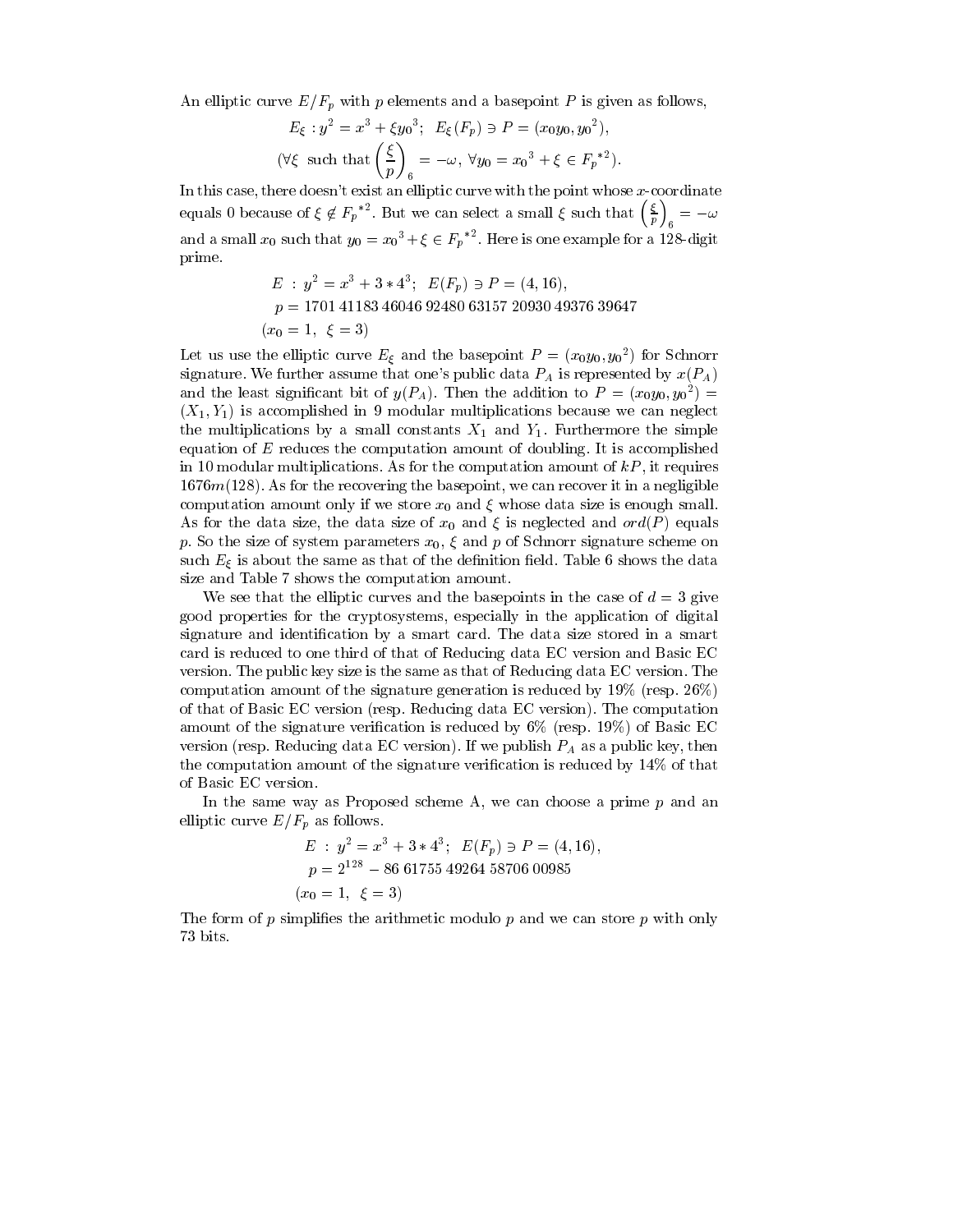|                            | System Key Secret Key Public Key Signature size |     |       |     |
|----------------------------|-------------------------------------------------|-----|-------|-----|
| <b>Proposed scheme All</b> | 256(201)                                        | 128 | 129II | 256 |
| <b>Proposed scheme BII</b> | 131 (76)                                        | 128 | 129   | 256 |

Table 6. Data size of the Proposed schemes(in bits)

|                   |     | Signature Generation Signature Verification |
|-------------------|-----|---------------------------------------------|
| Proposed scheme A |     | 1581                                        |
| Proposed scheme B | 105 | 1421                                        |

Table 7. Computation amount of the Proposed schemes (number of 512-bit modular multiplications)

#### 5 Conclusion

Elliptic curve cryptosystems often require the computation of  $kP$ , where P is a fixed basepoint. We have proposed the elliptic curves and basepoints suitable for cryptosystems, in the sense that they require less data size and less computation amount for  $kP$ . Especially if we use the Proposed version B in Schnorr signature scheme by a smart card, we have seen that

(1) the data size stored in a smart card is reduced to one third of that of Basic EC version and Reducing data EC version;

(2) the data size of public key is reduced to one half of that of Basic EC version and is the same as Reducing data EC version;

 $(3)$  the computation amount of the signature generation is reduced by 19% (resp. 26%) of that of Basic EC version (resp. Reducing data EC version);

(4) The computation amount of the signature verification is reduced by  $6\%$  (resp. 19%) of Basic EC version (resp. Reducing data EC version);

(5)In the case where we publish the point  $P_A$  as a public key, the computation amount of the signature verification is reduced by 14% of that of Basic EC version.

### Acknowledgements

The author would like to thank Alfred Menezes and Tatsuaki Okamoto for helpful conversations. The author wishes to thank Makoto Tatebayashi for helpful advice.

### References

1. A. O. L. Atkin and F. Morain, "Elliptic curves and primality proving", Research Report 1256, INRIA, Juin 1990. Submitted to Math. Comp.